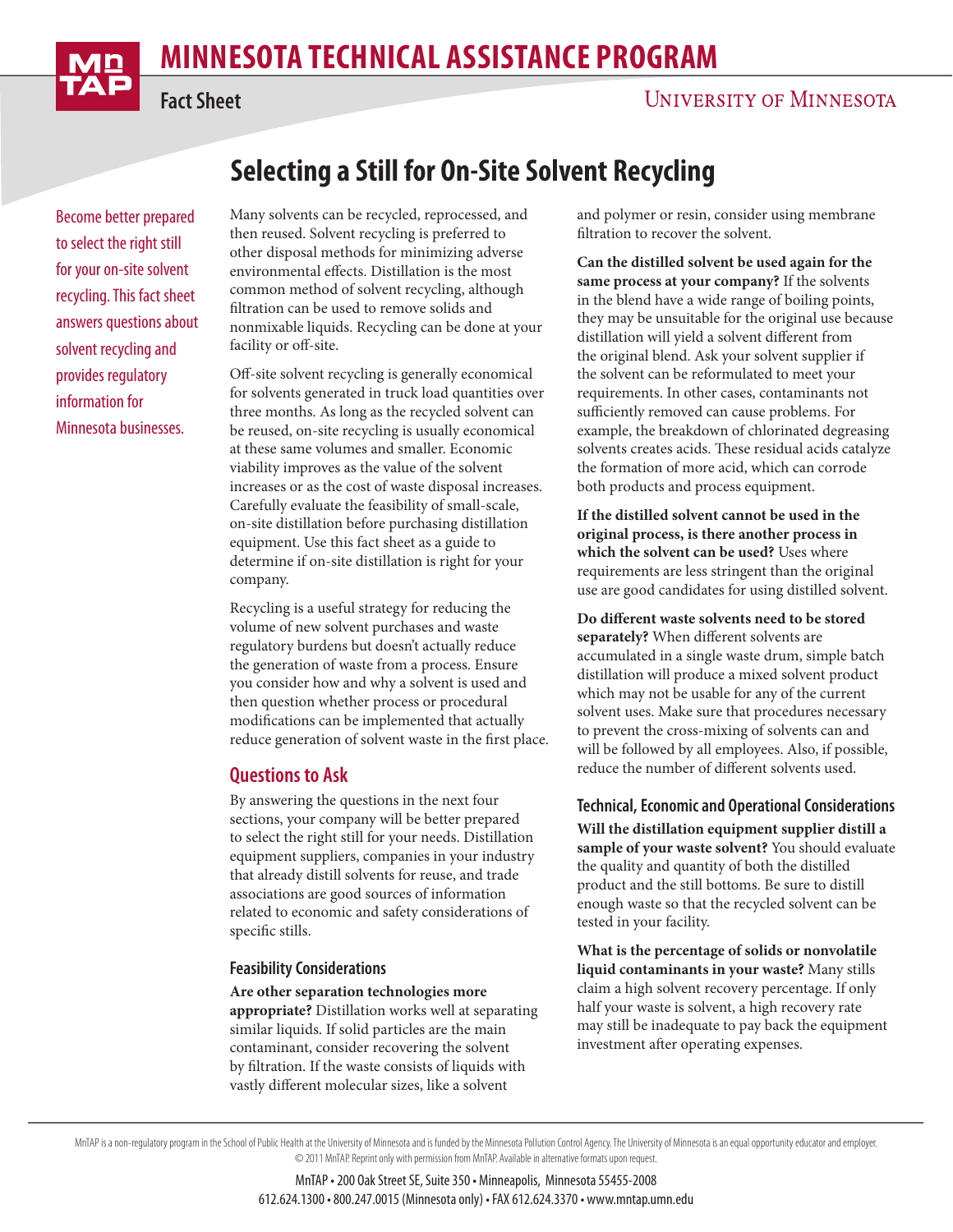**What is the physical nature of the still bottoms or residue produced by the still?** Is the still designed to handle this type of residue? Solids and liquids that gel or polymerize can require significant amounts of labor to remove from the still. High solids can also coat and insulate the still's heating surfaces. This causes distillation to take more time and energy, and may cause hot spots and chemical decomposition. Waste of this type may require you to use still liners for smaller units, or a still with an automated surface scraper for larger applications.

**Should waste solvent be distilled under vacuum?** Since vacuum distillation lowers the temperature at which liquids boil, it allows the distillation of some materials that are not safe to distill at atmospheric pressure, speeds up most distillations, and protects some materials from breaking down under high temperatures. Vacuum distillation can add significantly to the purchase price and operating costs of the still.

**How will the still bottoms be managed and what are the disposal costs?** Most still bottoms must be handled as hazardous waste. The disposal costs for pumpable liquid wastes will generally be less per pound than for solids or semi-solids. However, if the volume can be reduced sufficiently, the disposal of solids may be economically feasible. In some machining operations oily still bottoms can be reused as a lubricant. Regulatory agencies require evidence that reused still bottoms are providing a valuable function and are not being disposed of in an unregulated manner.

**What are the costs of operating the still?** Costs can include labor to operate, load, monitor, unload and clean the still; electricity; condenser water including sewer or treatment charges; and still liners, if needed.

**How much space will the distillation equipment require compared to the space needed to store waste or original solvent?** At larger volumes, floor space should be freed up, while at smaller volumes, extra space will be needed. Consider the value of this space.

**How much labor will be needed to operate the solvent recycling equipment and related materials handling?** How does this compare to labor required to manage original and waste solvents? Generally, recycling will require a little more labor than materials handling alone. Is the still easy to operate or will it require extra labor or supervision? Is any surplus time available, or are current employees stretched now? Do the economics justify adding labor?

**Will any more equipment or special utilities be needed for the still to operate? At what cost? What is required to install the still?** These indirect costs should be factored into the total cost of purchasing a still.

**How much maintenance will the still require?** Will the solvent eventually deteriorate any of the still components? Stainless steel and Teflon fittings and gaskets are required for some solvents, but they add cost. Check to see if the candidate chemicals are compatible with the equipment you are considering.

**How much operational support will be available from the manufacturer or distributor?** How much might be needed? Will the manufacturer/distributor train your operators? Are the written instructions clear? Will the manufacturer/distributor make an operational guarantee and back its equipment?

Ask your vendor for references of companies using the equipment for similar purposes to verify vendor claims.

### **Safety Considerations**

**Is there a safe location for the still?** When choosing a location consider fire code requirements, sources of ignition, ventilation needs, and the possibility of spills. Check with your fire marshal and insurance company to ensure that all of their requirements are met.

**Can the electrical installation of the distillation equipment be inspected and approved by the local electrical inspector or the Minnesota State Board of Electricity?** Most industrial equipment, whether it is a hard-wired installation or simply plugged into an electrical outlet, must be inspected. Stills listed under UL 2208 (Underwriter's Laboratories Standard for Solvent Distillation Units) or equivalent standards allow for the inspection approval. Using approved components is the next best situation. Consider making a purchase agreement contingent on installation approvals by the electrical inspector and fire marshal.

#### **Are the following minimum safety features present on the still that you are considering?**

- Automatic shut down for high pot temperature to prevent the still bottoms from continuing to cook after all solvent has boiled off.
- Automatic shut down for high condenser-water temperature preventing solvent vapors from being lost due to a malfunction that causes low or no coolant flow.
- A relief valve to release pressure buildup.
- Controls that are explosion-proof, intrinsically safe or installed in a remote location if flammable solvents are processed. Equipment installed in a hazardous location (as defined by the fire code) should be approved by an independent testing laboratory to verify compliance with the National Electrical Code.
- Interlock features to prevent opening of the still until it has cooled to a safe temperature.

**How are the solvent vapors condensed?** Water is generally the simplest and least costly cooling medium. Air cooling can make sense, for example, when using very small units. Electric fan motors are generally not explosion-proof and their use should be carefully evaluated. While refrigerated chillers are an option, they are often too expensive.

**Does your waste solvent contain nitrocellulose?** Nitrocellulose is explosive when dry. Special precautions are required to distill materials containing nitrocellulose. Automotive lacquers, and flexographic and gravure inks can contain nitrocellulose. Contact MnTAP for more information.